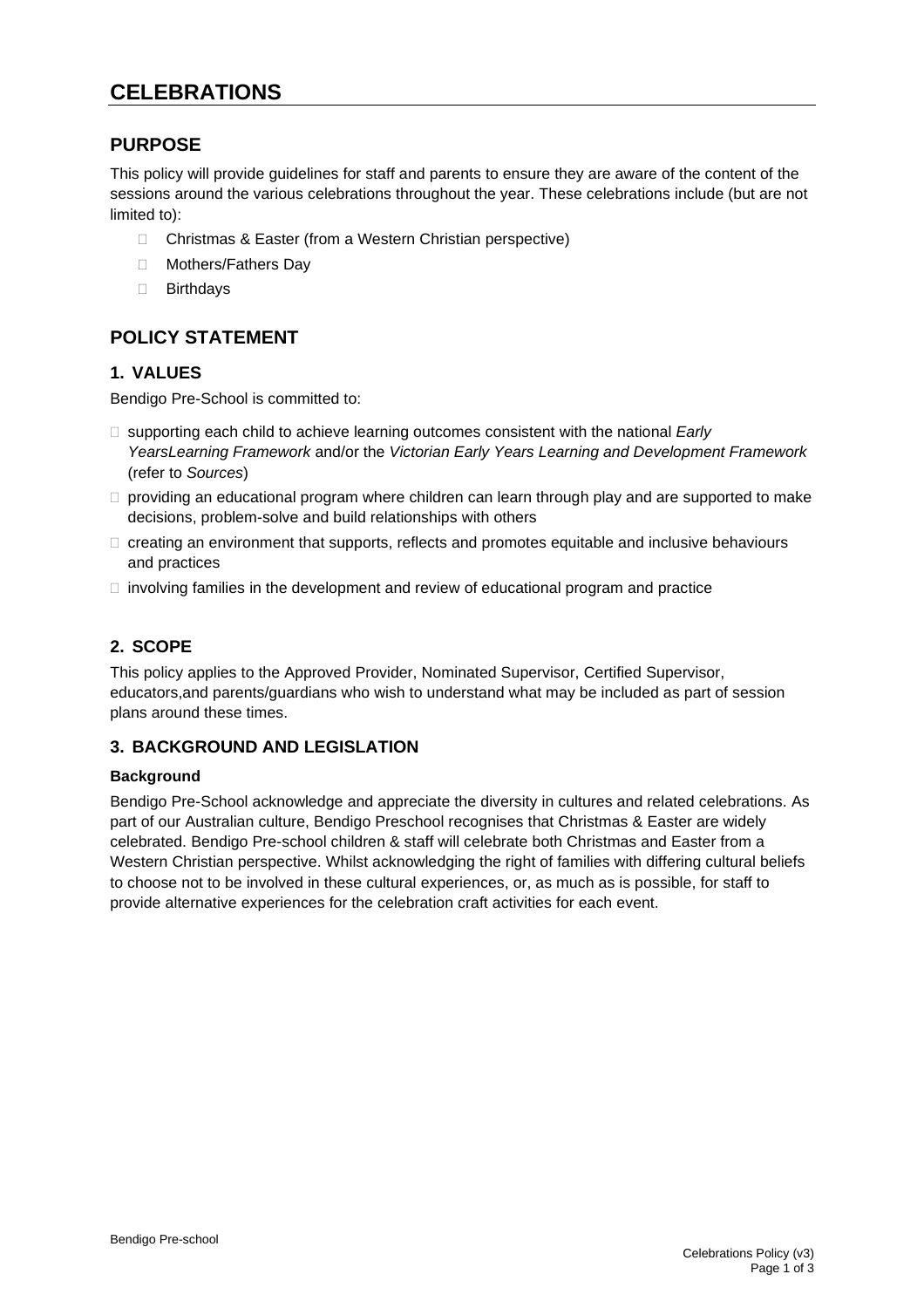#### **4. DEFINITIONS**

**Celebrations –** Include (but are not limited to) Mother's Day, Father's Day, Easter, Christmas and birthdays.

**Western Christian Celebrations –** Easter & Christmas will be celebrated following the Western Christian perspective. This may include (but is not limited to the following):

**Easter** – The resurrection story

**Christmas** – The nativity scene will feature in our end of year concert

The Easter Bunny and Santa may also be discussed/features as part of the sessions.

**Birthdays** – Children will participate in singing happy birthday for the child whom is celebrating, the child who is celebrating will then blow out a candle on the toy birthday cake. Children will not provide sweet gifts such as lollipops, chocolate frogs or cupcakes in celebration of their birthday, a small toy or pencil etc is acceptable.

#### **5. SOURCES AND RELATED POLICIES**

• Nutrition, Oral Health and Active Play Policy

#### **PROCEDURES**

The Approved Provider is responsible for:

- Ensuring that the Nominated Supervisor, Certified Supervisors and other educators have clear guidelines around the content that can/cannot be included as part of the sessions.
- □ Ensuring that the Nominated Supervisor, Certified Supervisors and other educators have clear guidelines around procedures if families do not want their children taking part in celebration activities

The Nominated Supervisor is responsible for:

- $\Box$  Ensuring that the educational program is displayed clearly at the preschool (in the bathroom area), and that the celebration sessions are included in this educational program.
- □ Ensuring that parents/guardians are informed of the PreSchools policy on enrolment, and have the ability to further discuss this with Certified Supervisors and Other Educators if required.
- $\Box$  If a parent/guardian objects to their child taking part in one (or more) of the celebration sessions, then alternative arrangements must be made for that child (ie. Other activities away from the remaining group, early collection/late drop off etc).

Certified Supervisors and other educators are responsible for:

- $\Box$  Ensuring that the educational program is displayed clearly at the preschool (in the bathroom area), and that the celebration sessions are included in this educational program.
- □ Ensuring that parents/guardians are informed of the Pre-Schools policy on enrolment, and have the ability to further discuss this with Certified Supervisors and Other Educators if required.
- $\Box$  If a parent/guardian objects to their child taking part in one (or more) of the celebration sessions, then alternative arrangements must be made for that child (ie. Other activities away from the remaining group, early collection/late drop off etc).

Parents/guardians are responsible for:

 Reading and understanding this Celebrations policy and if they require any clarification, discuss with their child's Certified Supervisor upon enrolment.